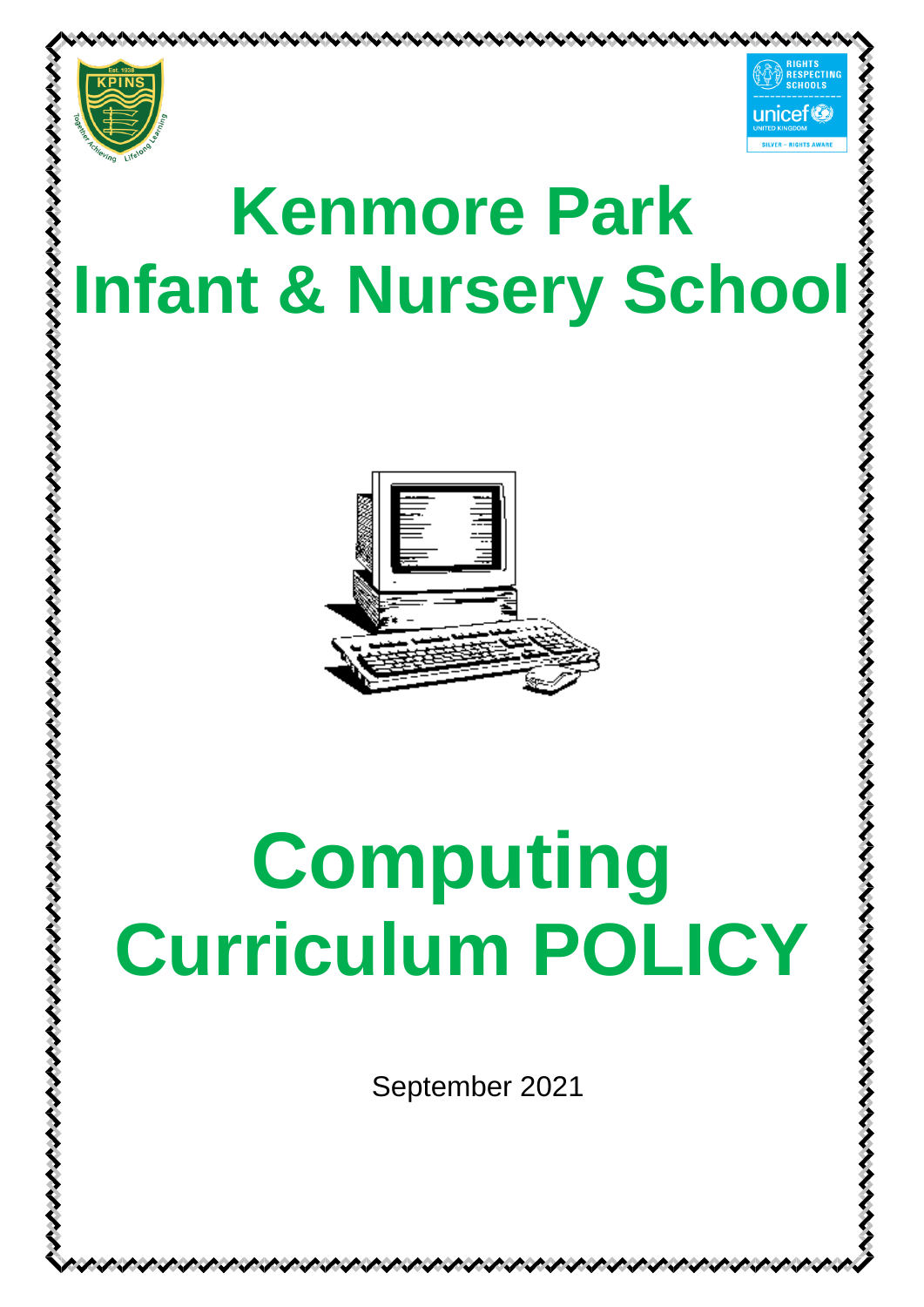## **Computing Curriculum Policy**

## Joint Intent Statement

At Kenmore Park School it is our intent to promote a safe, yet stimulating and challenging computing culture where all individuals are valued, respected, nurtured, enthused and appropriately prepared for the ever changing world.

We want children to become confident, independent users of computing technologies. We want the use of technology to support learning across the entire curriculum and to ensure that our curriculum is accessible to every child.

#### **1 Aims and objectives**

- 1.2 Computing is changing the lives of everyone. Through teaching computing, we equip children to participate in a rapidly changing world where work and leisure activities are increasingly transformed by technology. We enable them to find, explore, analyse, exchange and present information. We also focus on developing the skills necessary for children to be able to use information in a discriminating and effective way. Computing skills are a major factor in enabling children to be confident, creative and independent learners.
- 1.2 The aims of computing are to enable children: *(Article 17: A right to get*

#### *information)*

- to enrich and extend learning throughout the curriculum, using the technology to support collaborative working, independent study and editing initial ideas;
- to develop computing capability in finding, selecting and using information;
- to use computing for effective and appropriate communication;
- to monitor and control events both real and imaginary;
- to apply hardware and software to creative and appropriate uses of information;
- to apply their computing skills and knowledge to their learning in other areas;
- to use their computing skills to develop their language and communication skills;
- to explore their attitudes towards computing and its value to them and society in general. For example, to learn about issues of security, confidentiality and accuracy.
- to have an appreciation of, and so evaluate computing's potential and its limitations:
- to help students with special educational needs or physical handicaps, through the use of technology, to increase their accessibility, independence and learning.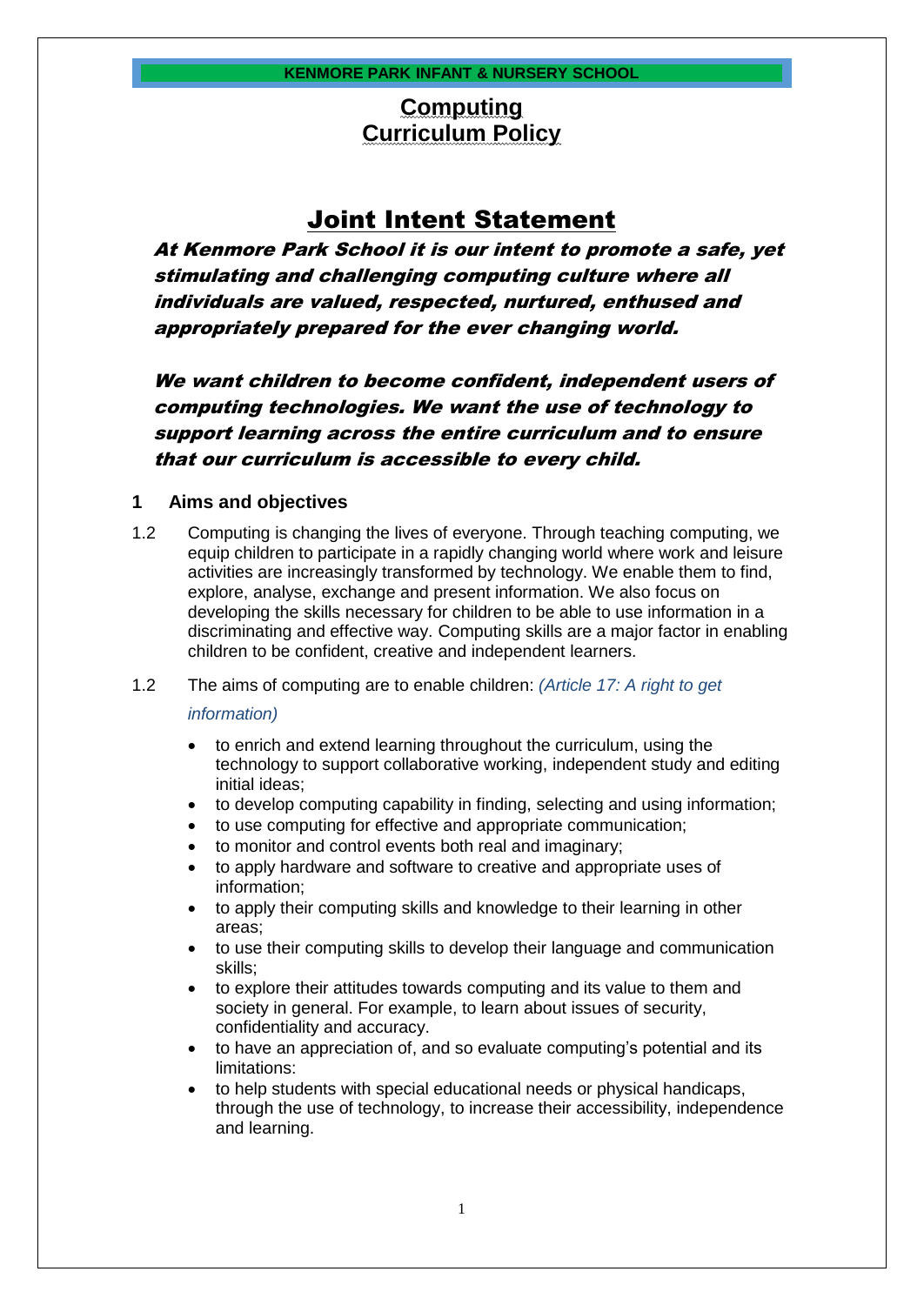#### **2 Teaching and learning style**

- 2.1 As the aims of computing are to equip children with the skills necessary to use technology to become independent learners, the teaching styles that we adopt are as active and practical as possible. While at first we do give children direct instruction on how to use hardware or software, emphasis of our teaching in computing is for individuals or groups of children to use computers to help them in whatever they are trying to study. So, for example, children might research a history topic by using agreed software, or they might investigate a particular issue on the Internet. Children learning science might use the computer to draw a graph and analyse data. We encourage the children to explore ways in which the use of computing can improve their results, for example, how a piece of writing can be edited or how the presentation of a piece of work can be improved by moving text about etc.
- 2.2 We recognise that all classes have children with widely differing computing abilities. This is especially true when some children have access to computing equipment at home, while others do not. We provide suitable learning opportunities for all children by matching the challenge of the task to the ability and experience of the child. We achieve this in a variety of ways, e.g.:
	- setting common tasks which are open-ended and can have a variety of responses; *(Article 12 – A right to give an opinion)*
	- setting tasks of increasing difficulty (not all children complete all tasks), however they have the opportunity to do so;
	- providing resources of different complexity that are matched to the ability of the child;
	- using classroom assistants when available to support the work of individual children or groups of children.

#### **3 computing curriculum planning**

- 3.1 The school has adopted a cross-curricular approach to meet the requirements of the new computing curriculum as the basis for its planning.
- 3.2 We carry out the curriculum planning in computing by including learning objectives in six main areas of study (*computational thinking, programming, coding, using software applications, technical understanding, online communication and social awareness*) to be achieved each half term. The computing curriculum leader works this out in conjunction with the Year Group Leaders, and the children often study computing as part of their work in other subject areas.
- 3.3 Our learning objectives are supported by lessons that can be worked through to achievement ensuring progression and development of a pupil's capability. Through the introduction of topic work, it is the year group's responsibility to record any changes /ideas / links used. The Computing Curriculum Leader with input from Subject Curriculum Leaders and Year Group Leaders is responsible for reviewing, updating and distributing these plans.
- 3.4 The class teacher is responsible the short-term planning and the computing component of each lesson. Their notes list the specific learning objectives of each lesson. The class teacher and the Computing Curriculum Leader often discuss them on an informal basis. Once a unit of work has been completed, it is reviewed and evaluated by the year group and used to inform future planning by them and recorded by the Computing Curriculum Leader.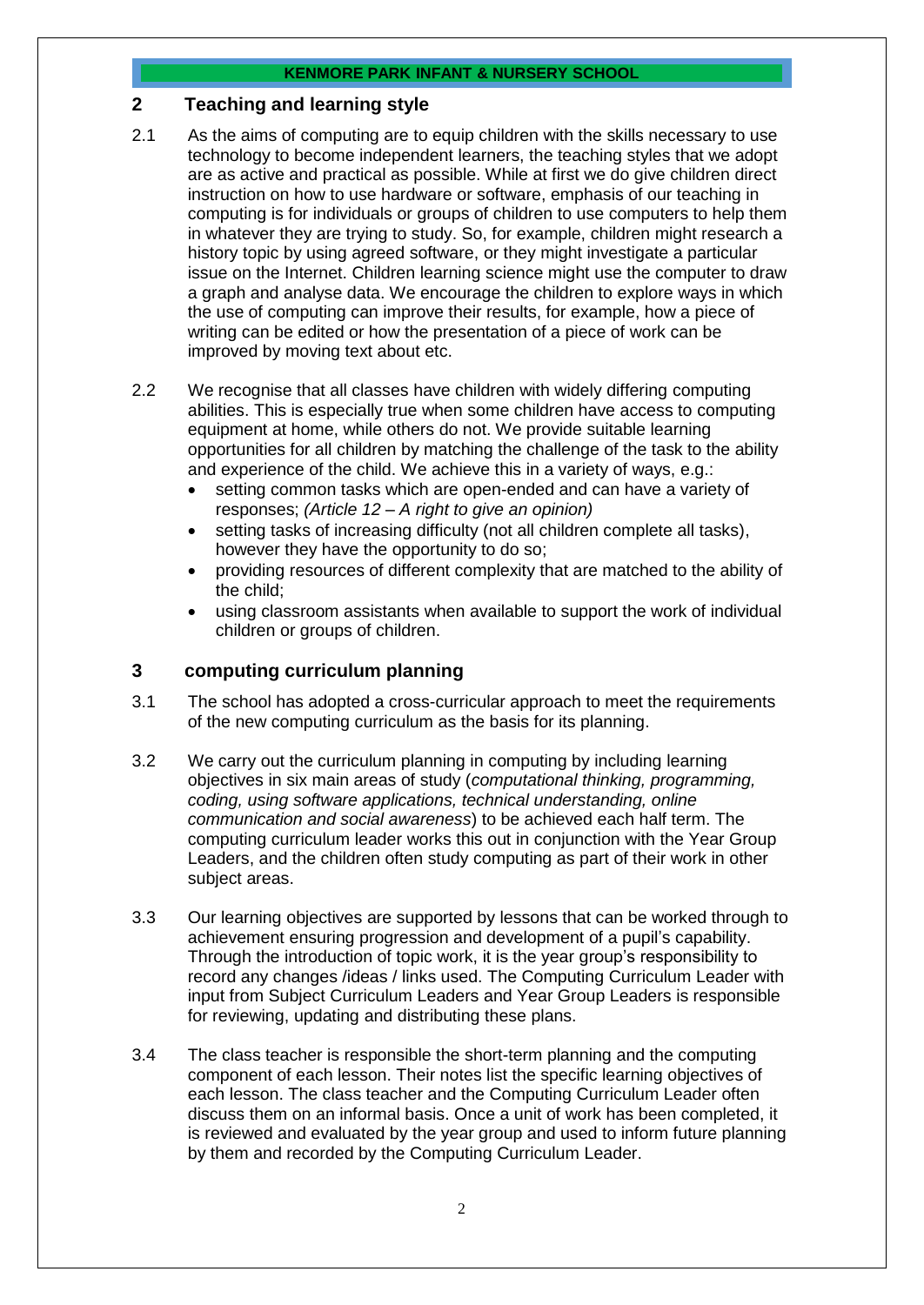#### **Staff Objectives:**

As a minimum standard of professional competence the teaching staff are expected to:

- Be aware of internet safety policy
- Be capable of using the hardware and software provided to ensure children receive their computing entitlement
- Be able to print work
- Be able to use the internet and find information
- Be able to use a digital camera/iPad to take images
- Be aware of the Acceptable Use in School Policy (AUIS)
- Be able to use an iPad or Android device.
- 3.5 The topics studied in computing are planned to build upon prior learning. While we offer opportunities for children of all abilities to develop their skills and knowledge in computing, we also build planned progression into the planned work, so that the children are increasingly challenged as they move up through the school. *(Article 29 – A right to learn)*

#### **Pupil Objectives:**

At the end of KS1 children should:

- understand what algorithms are; how they are implemented as programs on digital devices; and that programs execute by following precise and unambiguous instructions
- create and debug simple programs
- use logical reasoning to predict the behaviour of simple programs
- use technology purposefully to create, organise, store, manipulate and retrieve digital content
- use technology safely and respectfully, keeping personal information private; know where to go for help and support when they have concerns about material on the internet
- recognise common uses of information technology beyond school.

#### **4 Foundation Stage**

- 4.1 Computing is taught in the Nursery classes as a valuable part of the work covered during the term. The Nursery class is part of the Foundation Stage of the National Curriculum. Computing is used initially to introduce / teach the children some basic skills and mouse control. The children have opportunities to use the computers daily with a variety of software programs.
- 4.2 We teach computing in Reception classes as an integral part of the topic work covered, relating the computing aspects of the children's work to the objectives set out in the Early Learning Goals (ELGs), which underpin the curriculum planning for children aged three to five. The children have many opportunities to use the computers. Throughout the year they gain confidence and start using the computer to find information and use it to communicate in a variety of ways. Basic skills practice is still essential for the children and regular practise with typing programs is encouraged.

#### **5 The contribution of computing to teaching in other curriculum areas**

5.1 Computing contributes to teaching and learning in all curriculum areas. For example, graphics work links in closely with work in art, and work using databases supports work in mathematics, while loaded software and the Internet prove very useful for research in humanities topics. Computing enables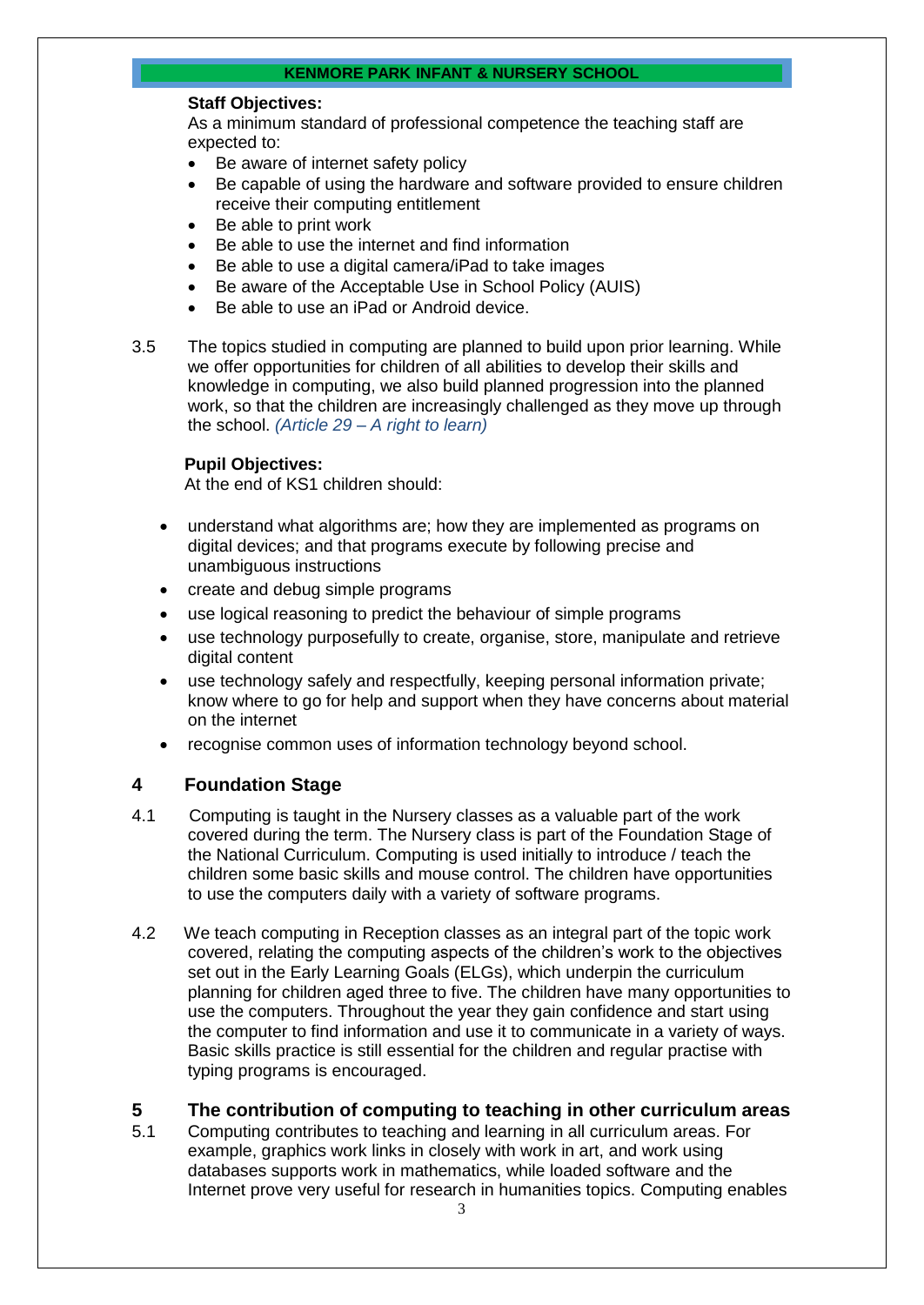children to present their information and conclusions in a variety of ways. However, they are encouraged to use this information to enhance their work not just to produce the information printed straight from the site.

#### 5.2 **English**

Computing contributes to the teaching of English. Through the development of their keyboard skills encouraged by the use of typing presentation programs, children learn how to edit and now in Yr 2, revise text. They have the opportunity to develop their writing skills by communicating using appropriate programs.

#### 5.3 **Mathematics**

Many computing activities build upon the mathematical skills of the children e.g. number patterns and sequencing, fun times-table's games. Children use computing in mathematics to collect data, make predictions, analyse results, and present information graphically.

#### 5.4 **Science**

Computing can make Science come alive for the children with e.g. speeded up films of growing plants. Virtual experiments that cannot be simulated in the classroom are invaluable. *(Article 17: A right to get information)*

#### 5.5 **Personal, social and health education (PSHE) and citizenship**

Computing makes a contribution to the teaching of PSHRE as children learn to work together in a collaborative manner. They will develop a sense of global citizenship by using the Internet and e-mail. Through the discussion of moral issues related to electronic communication, children develop a view about the use and misuse of computing, and they also gain a knowledge and understanding of the interdependence of people around the world.

The issue of e-safety is also covered during PSHRE. *(Article 19 – A right to be safe).*

All pupils have equal access to computing and all staff follow the equal opportunities policy. As with all resources we ensure software and programs are not gender or culturally biased. *(Article 30 - A right to practise your own culture, language and religion).*

#### **6 Teaching computing to children with special needs**

6.1 At Kenmore Park Infant & Nursery School we teach computing to all children, across all abilities, and including those who have English as an additional language. Computing forms part of our school curriculum policy to provide a broad and balanced education for all our pupils. Every Child Matters in all ways. We provide learning opportunities that are matched to the needs of children with learning and language difficulties.

In some instances, the use of computing has a considerable impact on the quality of work that children produce by increasing their confidence and motivation. When planning work in computing, we take into account the targets in the children's Individual Support Plans (ISPs).

6.2 The Inclusion Lead in consultation with the computing Curriculum leader have begun to build up its resources. The introduction of Farsi, Somali and Tamil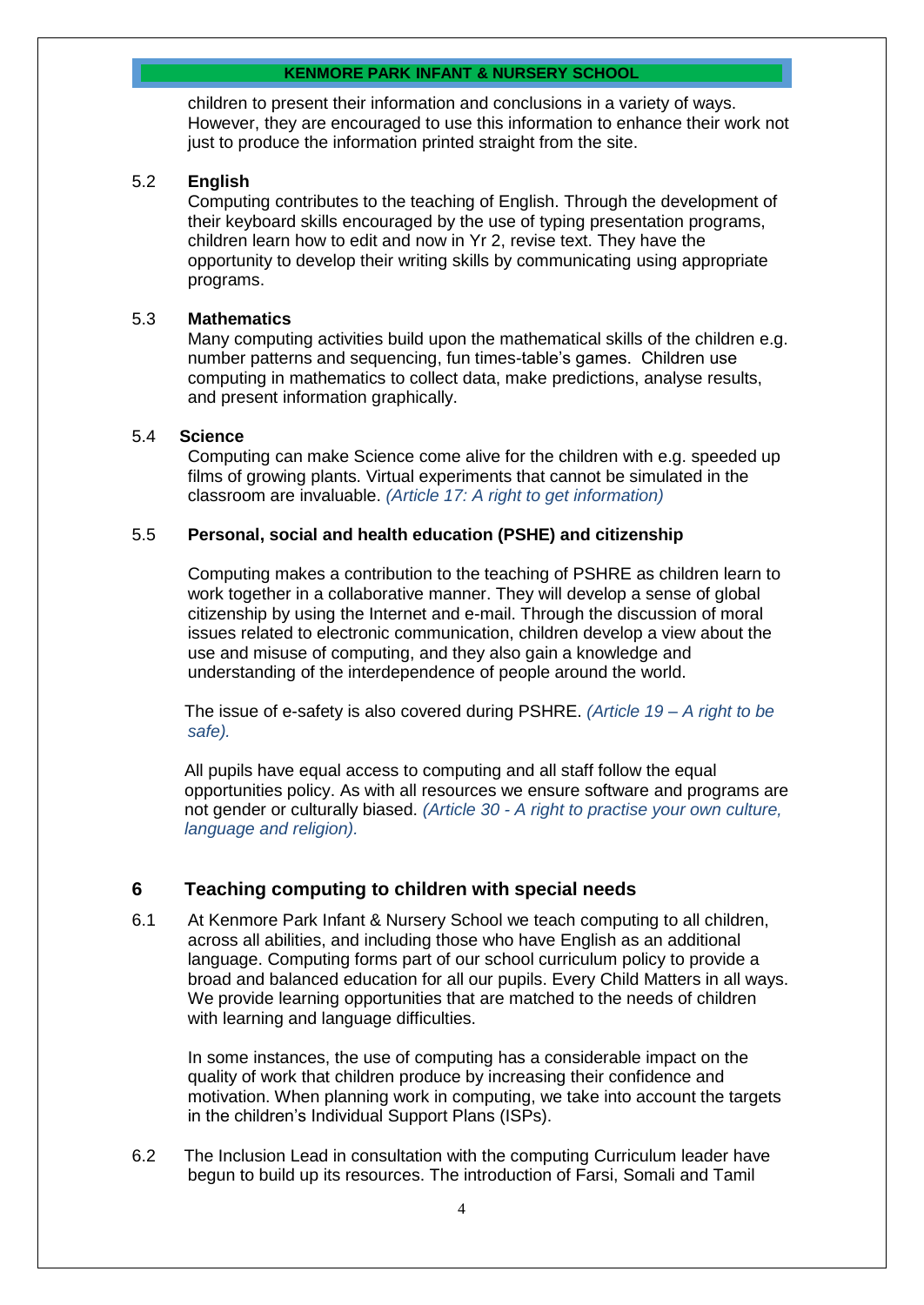Talking Dictionaries is just one example. *(Article 30 - A right to practise your own language).*

#### **7 Assessment and recording**

- 7.1 Teachers assess children's work in computing by making informal judgements as they observe them during lessons. On completion of a piece of work, the teacher reviews it and comments as necessary. At the end of a unit of work s/he makes a summary judgement about the work of each pupil in relation to the programmes of study and record their attainment in SIMS. We use this as the basis for assessing the progress of the children, reporting to parents and to pass information on to the next teacher at the end of the year.
- 7.2 Children save samples of their work in individual folders. This demonstrates the level of achievement in computing for each age and ability group in the school.
- 7.3 The National Curriculum levels of attainment have been introduced into the school. Education City, J2, LGFL, Busy Things and Study Ladder (a web based curriculum linked activity), have been bought into as tools to track individual progress.
- 7.4 The pupils in KS1 self-assess their understanding of computing using agreed feedback approaches which they are familiar with from other subjects.

#### **8 Resources**

- 8.1 At present the school is fully networked with Internet Access. It has a computing Suite consisting of 30 workstations and Interactive Smart Board. All learning rooms have workstations and the rest have one plus an Interactive Whiteboard. In addition to the basic programs each year group has a range of suitable software and online programs specifically for use within that Year Group. There are workstations situated in the Intervention Room, Therapy Room, the library, the Welfare Room and Staffroom. We now also have access to a class set of 16 iPads per year group to support learning. We are now able to keep resources for computing, including software, in the Suite.
- 8.2 Along with the computers, at present the school has the following: **Hardware**

iPads, Roamers, Bee bots, IWBs, digital cameras and voice recording devices.

#### **Software**

word processing packages; painting/drawing software; clip art; multimedia programmes; spreadsheets/database programmes; control programme; simulations; On-line talking books; Talking dictionaries in Tamil, Farsi and Somali; Programmes purchased by Subject leaders; Assessment packages; KPINS Website has access through games; J2, MyUso, LGFL and Bug Club (an online reading support package);

#### **9 Monitoring and review**

9.1 The monitoring of the standards of the children's work is the responsibility of the Computing Curriculum Leader, supporting colleagues in the teaching of computing, for keeping informed about current developments in the subject and for providing a strategic lead and direction for the subject in the school. The Headteacher will receive an annual summary report which evaluates the strengths and weaknesses in the subject and indicate areas for further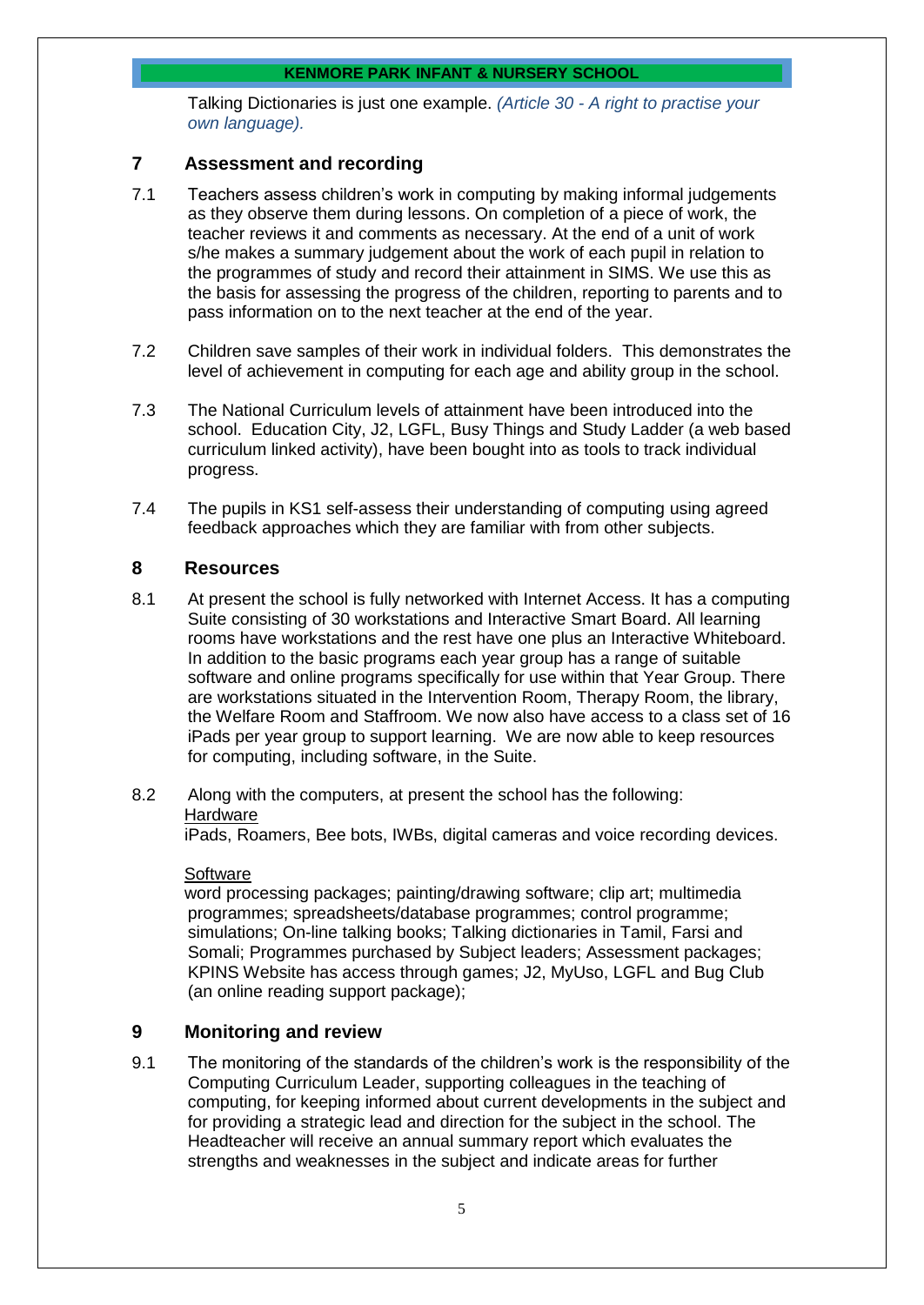improvement. The Curriculum Leader has some allocated time for visiting classes to observe / assist the teaching of computing.

#### **10 Internet Use**

- 10.1 As part of the school's computing programme, we offer pupils all pupils in KS1 supervised access to the Internet. Before being allowed to use the Internet, all pupils must have their parents'/guardians permission. The signed computing/AUIS Home/School Agreement is evidence of the parents' approval and the children's acceptance of the school rules on this matter. *(Article 19 – A right to be safe)*
- 10.2 Access to the Internet will enable pupils to explore thousands of libraries for information, as well as exchanging messages with other Internet users throughout the world. Families should be aware that some information available on the Internet is not acceptable to us. As a result, we have taken every reasonable precaution to restrict access to such materials on our machines.
- 10.3 Kenmore Park Infant & Nursery School has updated its Internet Policy, now referred to countrywide as an Acceptable Use of computing Systems Policy (AUIS). For further information, please refer to this document.

#### 10.4 **Virtual Learning Environment (J2 & MyUSO)**

J2 & MyUSO is used as a learning platform where children can access a digital classroom that runs alongside their regular classroom *(Article 28: A right to a good quality education)*.

All staff and children have individual logins *(Article 8: A right to identity)* and passwords *(Article 16: A right to privacy)* to access J2 & MyUSO from home and school. A staffroom page exists to enable teachers to access school documents such as newsletters. Further development of the integration of this platform, across the curriculum to aid quality teaching and learning provision, is on-going. Surveys of children's access are carried out and used to inform how best to ensure that there are equal opportunities for access.

J2 & MyUSO also provides school information *(Article 17: A right to get information)* and a link for parents wanting to support their children's learning in computing and across the curriculum. This platform should be visited on a regular basis. It is a valuable resource for pupils to develop their computing skills.

#### **11 INSET**

- 11.1 Staff are aware of the importance and influence that computing plays in the children's lives in today's society. The Computing Curriculum Leader is responsible for informing the Staff of the hardware and software available in the school. The school is responsible for timetabling this INSET into its School Development Plan at least once a term.
- 11.2 It is the Subject Curriculum Leader's responsibility to keep up to date with software and resources appropriate to their curriculum area. They are also responsible for supporting colleagues (with the computing curriculum leader) in the teaching of that subject using computing as a means of communication, for keeping informed about current developments in the subject and for providing a strategic lead and direction for the subject within the school's curriculum.